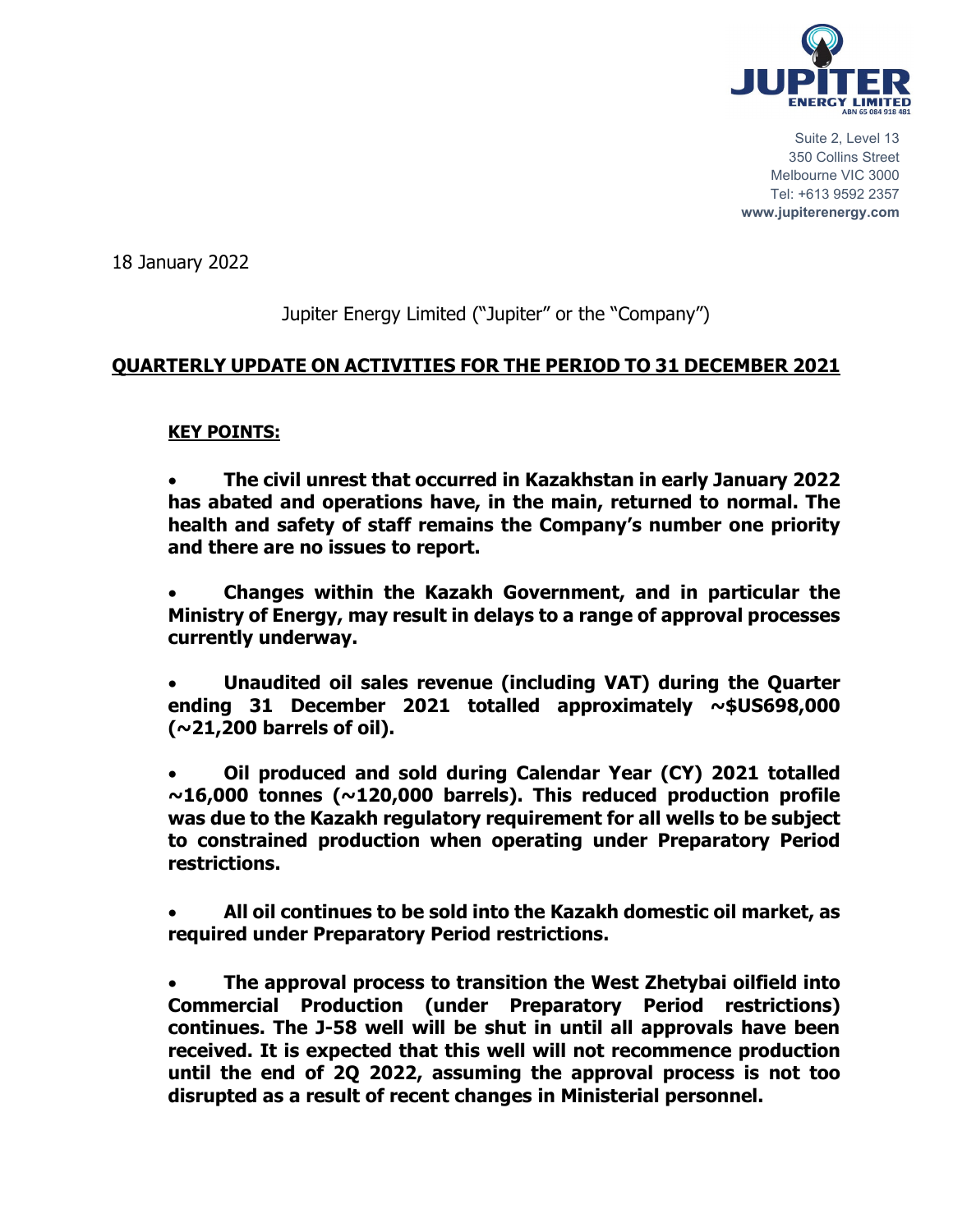• **Jupiter resubmitted a Joint Field Development Plan (JFDP) for the entire Akkar North accumulation to the Kazakh Ministry of Energy. The JFDP was completed with neighbour MMG. It is expected this version of the JFDP will be approved by the Ministry during 1Q 2022, assuming the approval process is not too disrupted as a result of recent changes in Ministerial personnel.**

• **Jupiter completed, with its neighbour Ushkuyu LLP, a Joint Field Development Plan (JFDP) for a small accumulation adjacent to the West Zhetybai oilfield. This JFDP will be submitted to the Kazakh Ministry of Energy for review during 1Q 2022.**

• **The Company made measured progress during the Quarter in developing its Project Development Plan to achieve 100% gas utilisation on all three of the Company's oilfields during CY 2022. This timeframe assumes that the approval process is not too disrupted as a result of recent changes in Ministerial personnel.**

• **The Company continues with its Strategic Review process. Discussions with 3rd parties centre around working with Jupiter to assist with the funding required to achieve 100% gas utilisation, commencing the sale of export oil and undertaking further drilling on the Company's 3 oilfields.**

Jupiter Energy Limited (ASX: "JPR") presents the following update on activities for the 3 month period ending 31 December 2021 (the "Quarter"). Also included in this report are details of any subsequent events that have occurred up to the date of this release, including the impact of the civil unrest experienced in Kazakhstan in early January 2022.

# **The Quarter in brief:**

During the Quarter, there was no production from well J-58, located on the West Zhetybai field. The J-58 well was shut in as the approval process to transition the West Zhetybai oilfield to Commercial Production continued. It is expected that this approval process will be completed during 2Q 2022. It should be noted that there have been recent changes within the Ministry of Energy, post the civil unrest, and this may lead to some delays in this approval process.

Wells J-51, J-52 and 19 continued constrained Commercial Production as regulated by "Preparatory Period" restrictions. These wells are located on the Akkar East field.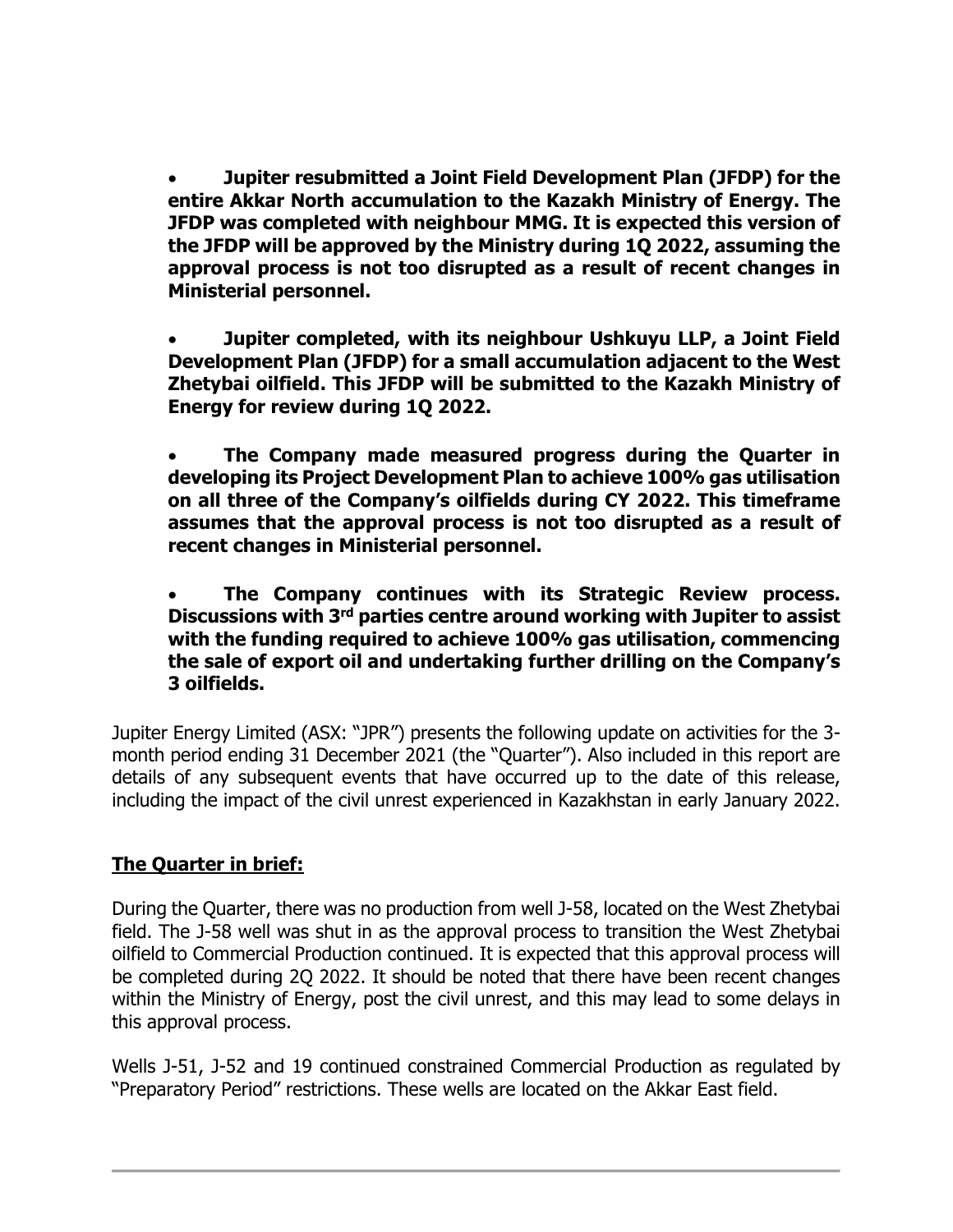The J-50 well, located on the Akkar North (East Block) also continued constrained Commercial Production as regulated by "Preparatory Period" restrictions.

### **Oil Sales:**

During the Quarter unaudited oil sales revenue (including VAT) totalled  $\sim$ \$US698,000 (~\$A0.96) based on sales of approximately 21,200 barrels of oil (average price of ~\$US33/bbl). Kazakh domestic oil pricing reflected the worldwide oil prices during the Quarter.

Cash receipts for the Quarter were  $\sim$ \$A1.155m. The variance between revenue recognised and cash receipts is due to the timing of the receipt of oil prepayments that are then amortised over several months of oil deliveries.

All oil was sold into the Domestic market, as is required by Kazakh laws, when wells are producing during the "Preparatory Period" of a Commercial Production Licence.

As covered in earlier announcements, the "Preparatory Period" allows an operator to transition between Trial Production (during which time excess gas from production can be flared) to Commercial Production, when an operator must have access to the requisite infrastructure to provide for 100% utilisation of all excess gas produced whilst wells are in production.

During the "Preparatory Period", the Company can produce from any well, or wells, located on fields with an approved Commercial Production Licence without having the requisite gas utilisation infrastructure in place, only if all excess gas that is produced during production is used on the field for power, heating and the like. Jupiter's production is therefore constrained to ensure all excess gas that is produced is used on the field in this manner.

Approximate production of oil, by well, for the Quarter was as follows:

- J-50: **6,200 barrels** (the flow rate of this well was constrained due to Preparatory Period restrictions and thus limited to daily production of  $\sim$ 8.5 tonnes/ $\sim$ 70 barrels per day)
- J-51, J-52 and Well 19: **15,000 barrels** (flow rates of these 3 wells were constrained due to Preparatory Period restrictions and thus limited to cumulative production of  $\sim$ 21 tonnes/ $\sim$ 150 barrels per day).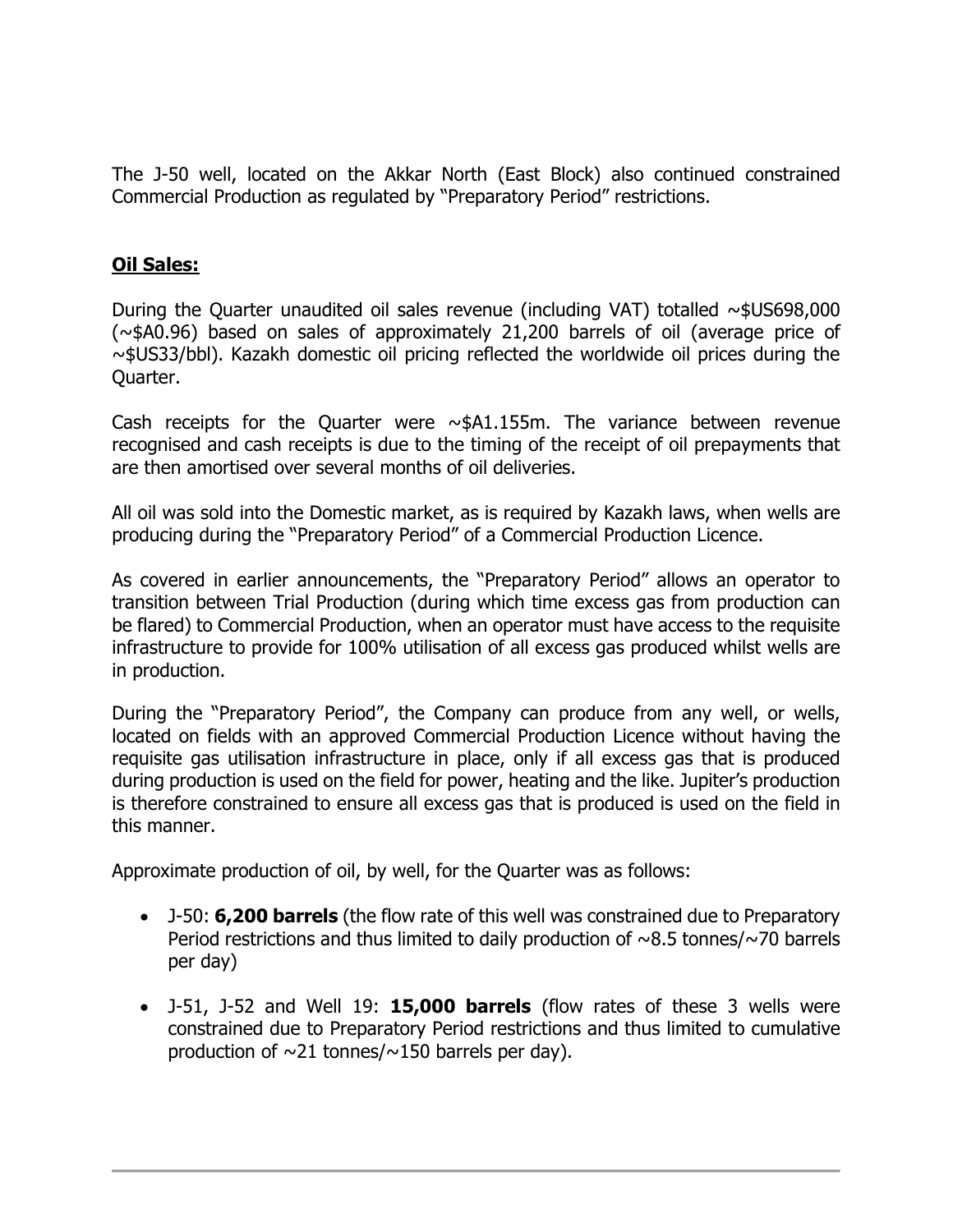• J-58: **NIL** (the well is shut in as the West Zhetybai oilfield undergoes the approval process to transition to its Commercial Production Licence).

### **Shut in of Production due to civil unrest:**

As announced to shareholders on 07 January 2022, Kazakhstan experienced a range of protests around the country in early January 2022 and the President declared a twoweek State of Emergency.

There were several pockets of disorder, including the city of Aktau, where Jupiter Energy's operations are based.

The Board decided to shut in production as roads that allowed access to and from the oilfield were subject to blockades by protestors.

Some on field maintenance was carried out during the shut in period and production resumed on 10 January 2022.

The health and safety of Jupiter's staff is the Company's number one priority at all times and hence why this decision was made.

### **The transition of the West Zhetybai oilfield to Commercial Production:**

The West Zhetybai oilfield has been shut in since 31 August 2021, when the approval process to transition the field to Commercial Production began.

It is expected that the approval process will be completed during 2Q 2022, at which time the J-58 well will resume constrained production. It should be noted that there have been recent changes within the Ministry of Energy, post the civil unrest, and this may lead to some delays in this approval process.

### **Akkar North Oilfield - Joint Development Plan:**

The Akkar North oilfield area is licenced under two separate contracts – one is held by Jupiter Energy (Akkar North [East Block]) and the remainder of the field is held under licence by Jupiter Energy's neighbour MangistauMunaiGas (MMG).

As already announced, as part of the approval process of moving Akkar North (East Block) into Commercial Production, the Kazakh Central Commission for Exploration and Development of Hydrocarbon Deposits (the CCED) noted that under the Kazakh Sub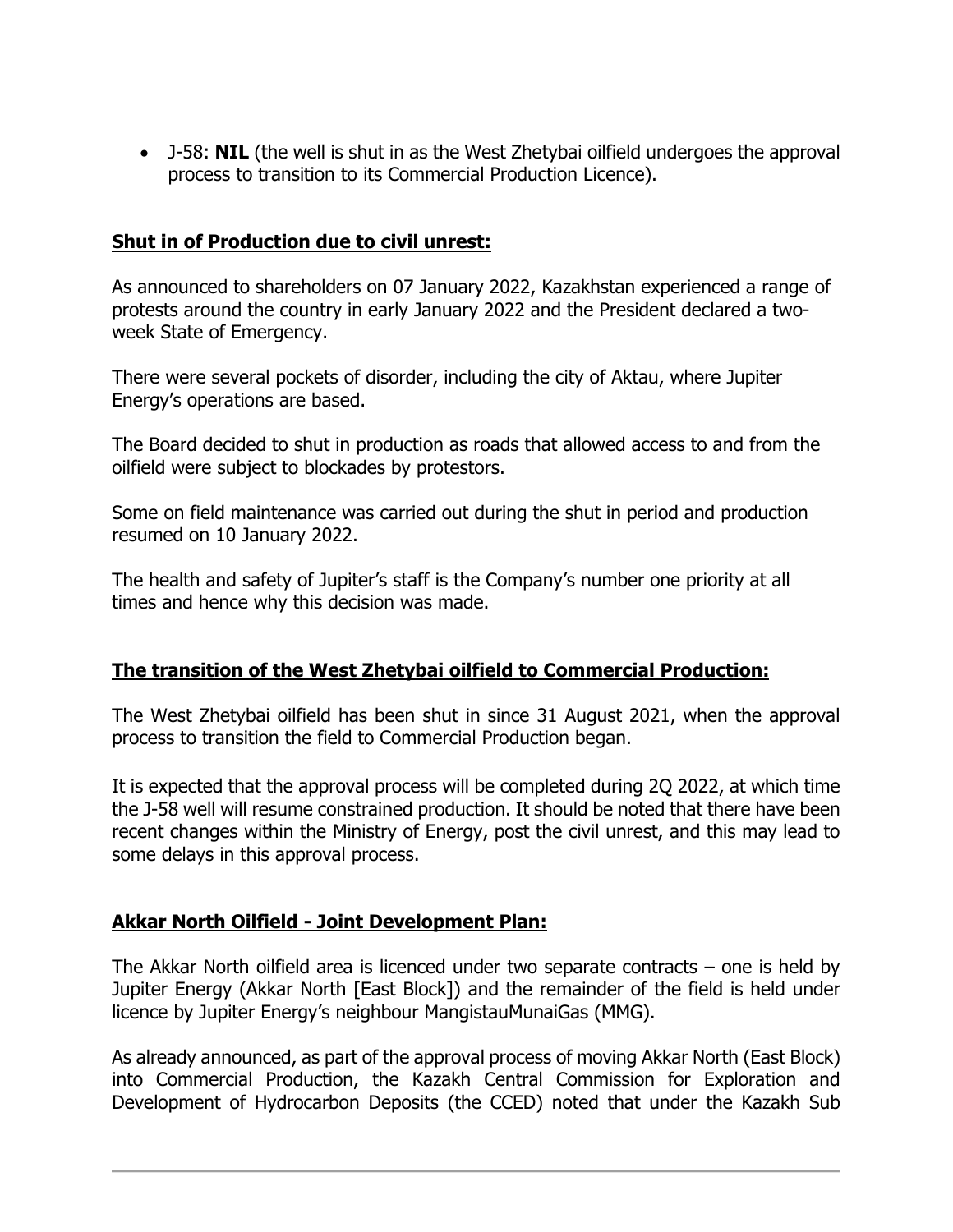Surface Code (specifically paragraph 1 of Article 151 of the Code) Jupiter Energy and MMG would need to "conclude an agreement on joint exploration and production or production of a deposit or field as a single object".

During the Quarter, Jupiter Energy and MMG concluded a 2<sup>nd</sup> version of the Joint Field Development Agreement for the future development of the entire Akkar North oilfield after the  $1<sup>st</sup>$  version had been rejected by the Kazakh Ministry of Energy, post their review of the agreement.

It is expected that the  $2<sup>nd</sup>$  version of the Joint Field Development Agreement will be accepted by the Ministry during 1Q 2022. It should be noted that there have been recent changes within the Ministry of Energy, post the civil unrest, and this may lead to some delays in the reviewing of this Agreement.

The Company will update shareholders on any material progress with this Agreement.

# **West Zhetybai Oilfield - Joint Development Plan:**

A small part of the West Zhetybai oilfield has an accumulation that is located on an area that is licenced under two separate contracts  $-$  one is held by Jupiter Energy and the other is held under licence by Jupiter Energy's neighbour, Ushkuyu LLP (formerly known as Ansagan Petroleum LLP).

During the Quarter, the parties agreed the parameters for a Joint Field Development Plan for this specific area and it is expected that a Joint Field Development Agreement will be submitted to the Kazakh Ministry of Energy for review during 1Q 2022.

### **Future 100% Gas Utilisation Plan:**

As previously announced, the Company has signed a Framework Agreement with Sleipnir Technologies LLP (Sleipnir), a Kazakh registered company that has a background in oil trading and the design and development of oilfield infrastructure.

Under Phase 1 of the Framework Agreement, Sleipnir is working with Jupiter Energy in a Project Management capacity, assisting in the development of a detailed Project Development Plan to achieve 100% gas utilisation on all three of the Company's oilfields (the Plan). A project team made up of Jupiter and Sleipnir personnel is working with a local Kazakh Institute to complete the documentation of the detailed technical specifications associated with the Plan.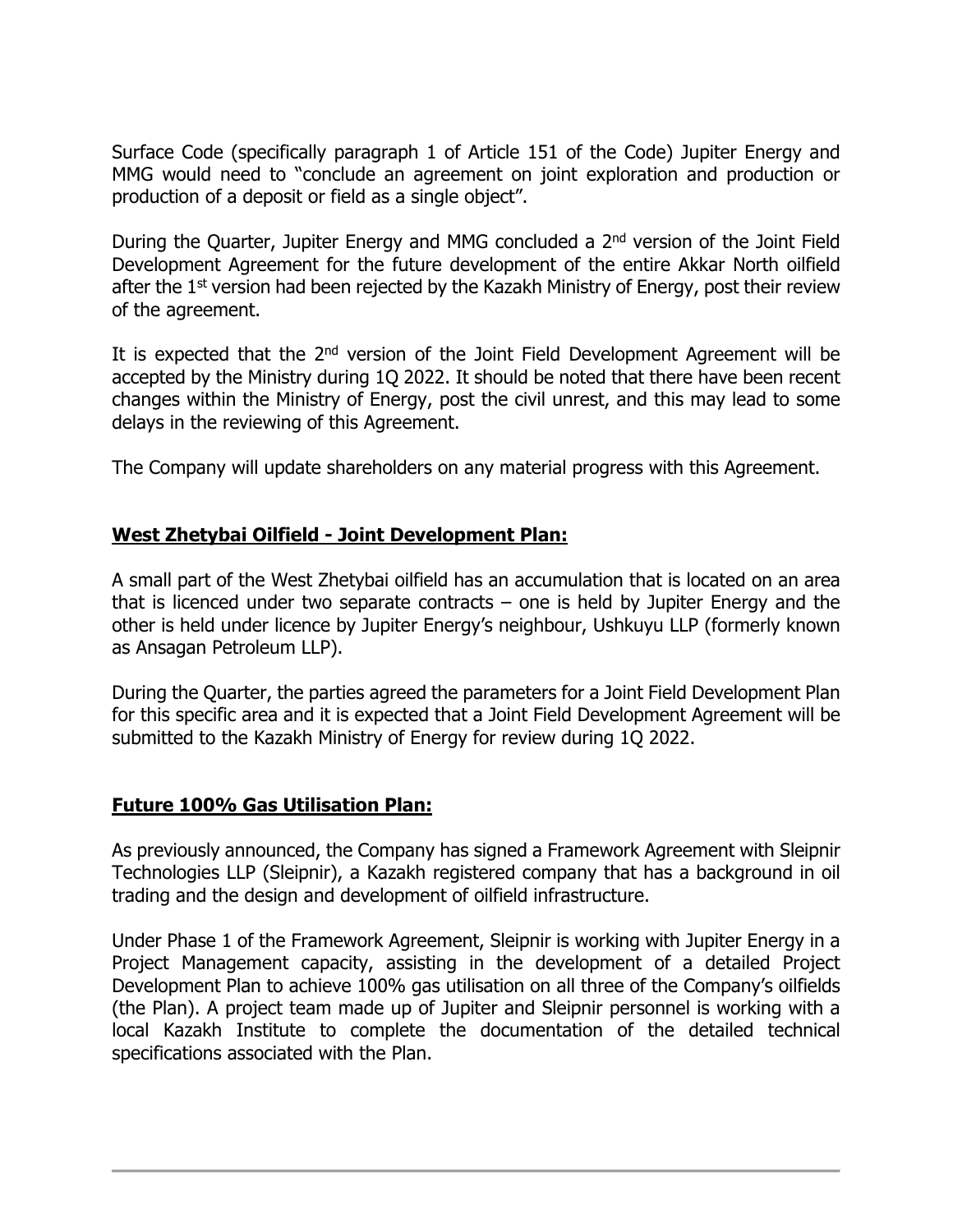It is anticipated that Sleipnir will also play an active role in the proposed construction phase (Phase 2), if and when the Plan is approved by the Kazakh Ministry of Energy (and other associated regulatory bodies) and will also assist Jupiter with any of the regulatory approvals that may be required during Phase 2.

The Company will keep shareholders updated on material progress with the Plan and any delays in the approval process that may be experienced due to recent changes in Ministry of Energy personnel.

### **Strategic Review Update:**

Jupiter Energy continues to work with VTB Capital in evaluating various opportunities for new sources of funding, with a specific focus on addressing the issue of 100% gas utilisation. As part of its ongoing Strategic Review, the Company will also reassess whether any other opportunities exist to maximise value for its shareholders.

The Company has also opened dialogue with its 4 Noteholders about various ways to address the existing balance sheet debt. If, and when, any binding agreements are reached with the 4 Noteholders on this issue, the Company will announce the material terms of any such signed Agreements.

### **Forward Drilling Plan:**

The Company is currently reviewing its drilling program for 2022 but does not expect to commence any new drilling until the issue of 100% Gas Utilisation has been further advanced.

### **Licence Information:**

As is required under ASX disclosure rules, the Company confirms that it currently holds the following licence:

| Country    | <b>Block / Licence</b> | Interest held as at<br>30 September 2021 | Interest acquired<br>disposed of during<br>the Ouarter | Interest held as at<br>31 December 2021 |
|------------|------------------------|------------------------------------------|--------------------------------------------------------|-----------------------------------------|
| Kazakhstan | Contract 2275          | 100%                                     | Nil                                                    | 100%                                    |

# **Payments to Related Parties:**

Payments made to related parties and their associates during the Quarter were: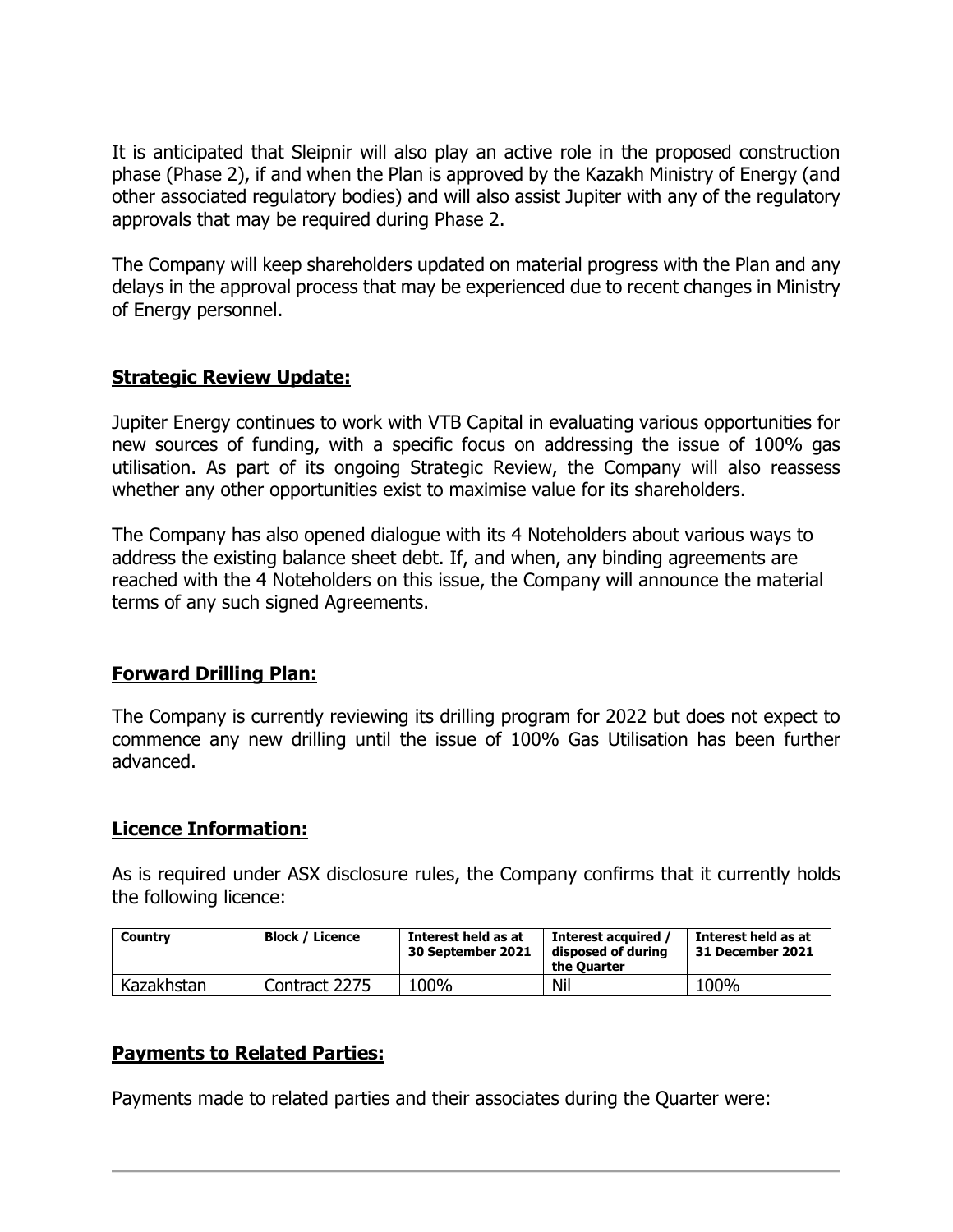• Fees paid to Geoff Gander, Baltabek Kuandykov and Alexey Kruzhkov for Consulting Services provided to the Company.

#### **Capital Structure and Finances:**

As at 31 December 2021, the Company had 153,377,693 listed shares trading under the ASX ticker "JPR".

The Company has no options or Performance Shares, listed or unlisted, on issue.

As at 31 December 2021, total Company debt outstanding (principal + accrued interest) stood at approximately \$US69.92m through the following funding agreements:

| <b>Funding Arrangements</b>                                | US\$      |
|------------------------------------------------------------|-----------|
| 2017 Funding Agreement                                     | 7.21m     |
| (max $$US5m + an additional commitment of up to $US11m$$ ) |           |
| 2016 Funding Agreement (max \$US5m + overrun)              | 6.17m     |
| Refinanced Series B Promissory Note                        | 18.22m    |
| Refinanced convertible notes                               | 38.32m    |
|                                                            | \$US69.92 |

In terms of available short-term funding, as at 31 December 2021, the Company had drawn down  $$US7.21m<sup>[1]</sup>$  $$US7.21m<sup>[1]</sup>$  $$US7.21m<sup>[1]</sup>$  under the 2017 Funding Agreement. Based on a total of \$US16m being available under this Agreement, \$US8.79m is still available.

As at 31 December 2021, the 2016 Funding Agreement had been fully drawn and had an overrun of \$US1.17m. This overrun will be funded by the 2017 Funding Agreement, meaning that the total additional funding amount available to the Company, as at 31 December 2021, is a net amount of **\$US7.62m**.

### **Operations Budget:**

The Company continues to operate under an approved Operations Budget using the combined net revenues from prepaid oil sales and the remaining debt facility available (and committed) through the 2017 Funding Agreement.

<span id="page-6-0"></span><sup>[1]</sup> Including accrued interest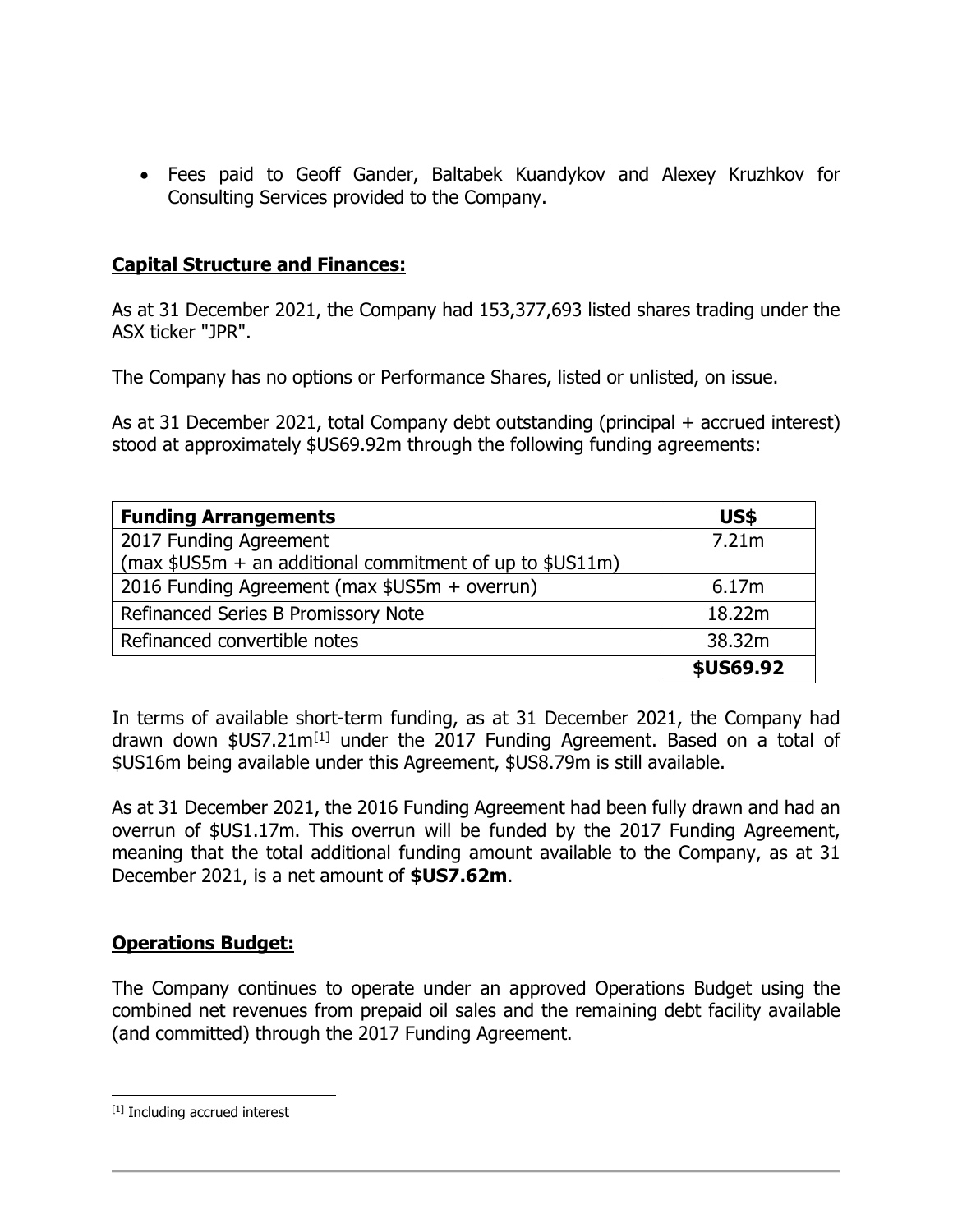The Company expects to remain funded at an operational level based on current and forecasted oil production, under differing well production scenarios, through calendar year 2022.

Future drilling work will require access to additional working capital which has been committed by Waterford Finance & Investment Limited as well as securing deferred payment terms with a local Kazakh turnkey drilling operator and/or prepayment of additional oil sales by the local trader.

Unaudited net cash reserves as at 31 December 2021 stood at approximately \$A0.934m.

#### **Summary:**

Overall, progress during the Quarter was positive.

The civil unrest that broke out in early January, in various cities within Kazakhstan, appears to have abated and operations have returned to normal. All Aktau staff are safe and there were no health and safety issues to report.

Unaudited revenue from oil sales (including VAT) for the Quarter amounted to ~\$US698,000 (~\$A0.96m) which was secured via prepayments from a local oil trader.

Cash receipts for the Quarter were  $\sim$ \$A1,155m. The variance between revenue recognised and cash receipts is due to the timing of the receipt of oil prepayments that are then amortised over several months of oil deliveries.

The Company continues to work with a local Kazakh Group to finalise a detailed 100% Gas Utilisation Project Plan for submission to the Kazakh Ministry of Energy during 1Q 2022.

The Company continues to work through the approval process to transition the West Zhetybai oilfield from Trial Production to Commercial Production.

The Company has completed a 2<sup>nd</sup> version of a Joint Field Development Plan for the entire Akkar North oilfield with its neighbour, MMG, and this has been resubmitted to the Kazakh Ministry of Energy for review.

The Company continues with the Strategic Review of its operations and is confident that with a future 100% Gas Utilisation Plan now more clearly articulated, there will be a range of new funding options open to the Company. The Board will keep shareholders informed of any material progress in this area.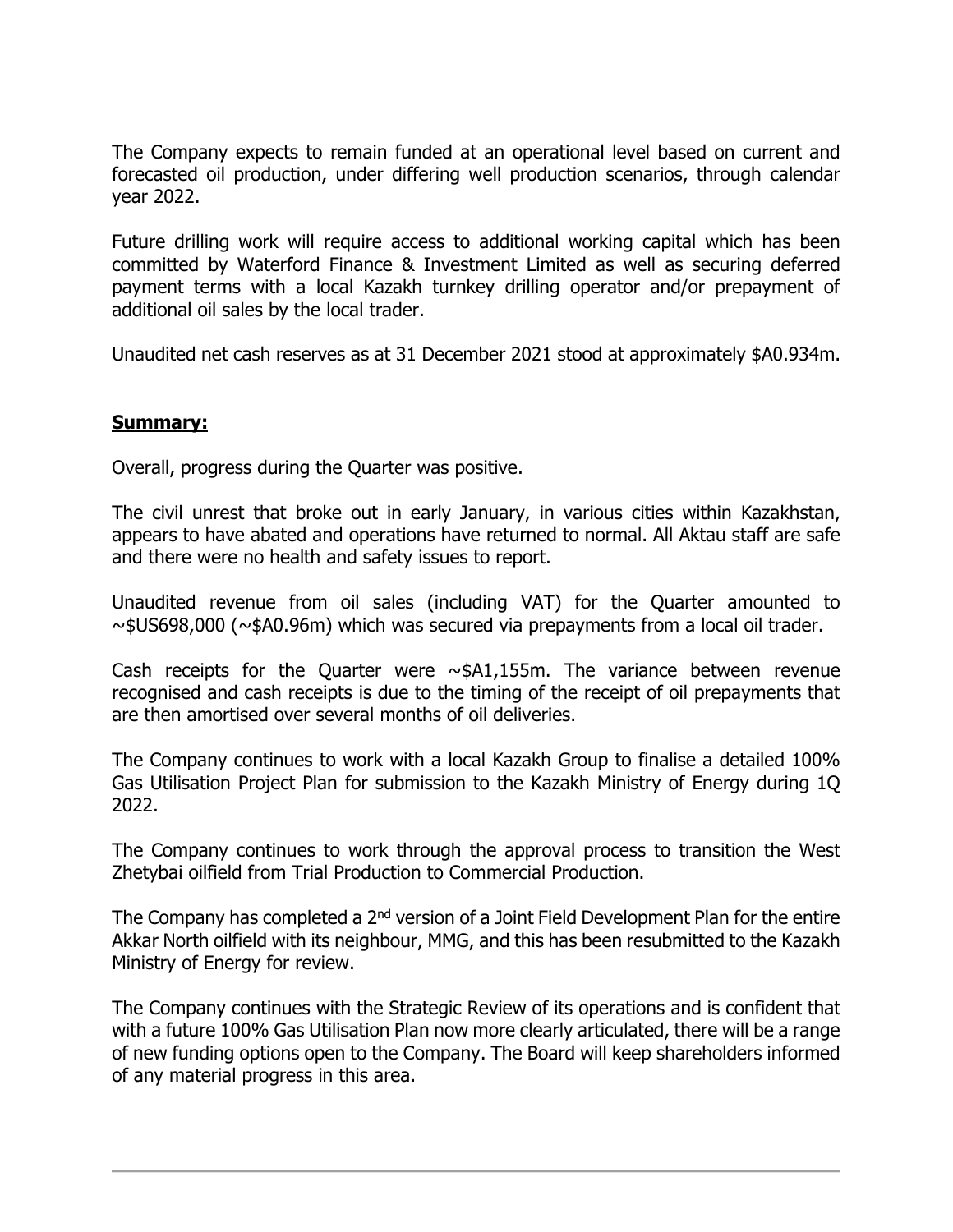Finally, the Company has opened dialogue with all 4 Noteholders on the issue of the current balance sheet debt and what options may be available for a potential restructure of this debt.

It is important for shareholders to note that, post the recent civil unrest, there have been several changes made within the Kazakh Government and specifically to senior personnel making up the Ministry of Energy. It is possible that these changes in personnel may create delays in the various approval processes that are currently underway or are scheduled to begin in the near future.

If there are any questions regarding this Quarterly report, shareholders are welcome to contact the Company on +61 3 9592 2357.

Geoff Gander Chairman/CEO

#### **ENDS**

Authorised by the Board of Jupiter Energy Limited

### **Competent Persons Statement:**

Alexey Glebov, PhD, with over 33 years' oil & gas industry experience, is the qualified person who has reviewed and approved the technical information contained in this report. Alexey PhD's in technical science (1992) and geology science (2006), an Honors Degree in Geology and Geophysics (1984) from Novosibirsk State University and a Gold Medal (1985) from USSR Academy of Sciences. He is a member since 2001 of the European Association of Geoscientists & Engineers (EAGE #M2001-097) and was made an Honorary Oilman in 2011 by the Ministry of Energy of the Russian Federation. Alexey Glebov is qualified in accordance with ASX Listing Rule 5.41.

### **About the Company:**

Jupiter Energy Limited is an oil exploration and production company, quoted on the ASX. The Company is focused on developing its onshore assets in western Kazakhstan. In 2008 the Company acquired 100 per cent of the Block 31 permit (Contract 2275), located in the oil-rich Mangistau Basin, close to the port city of Aktau.